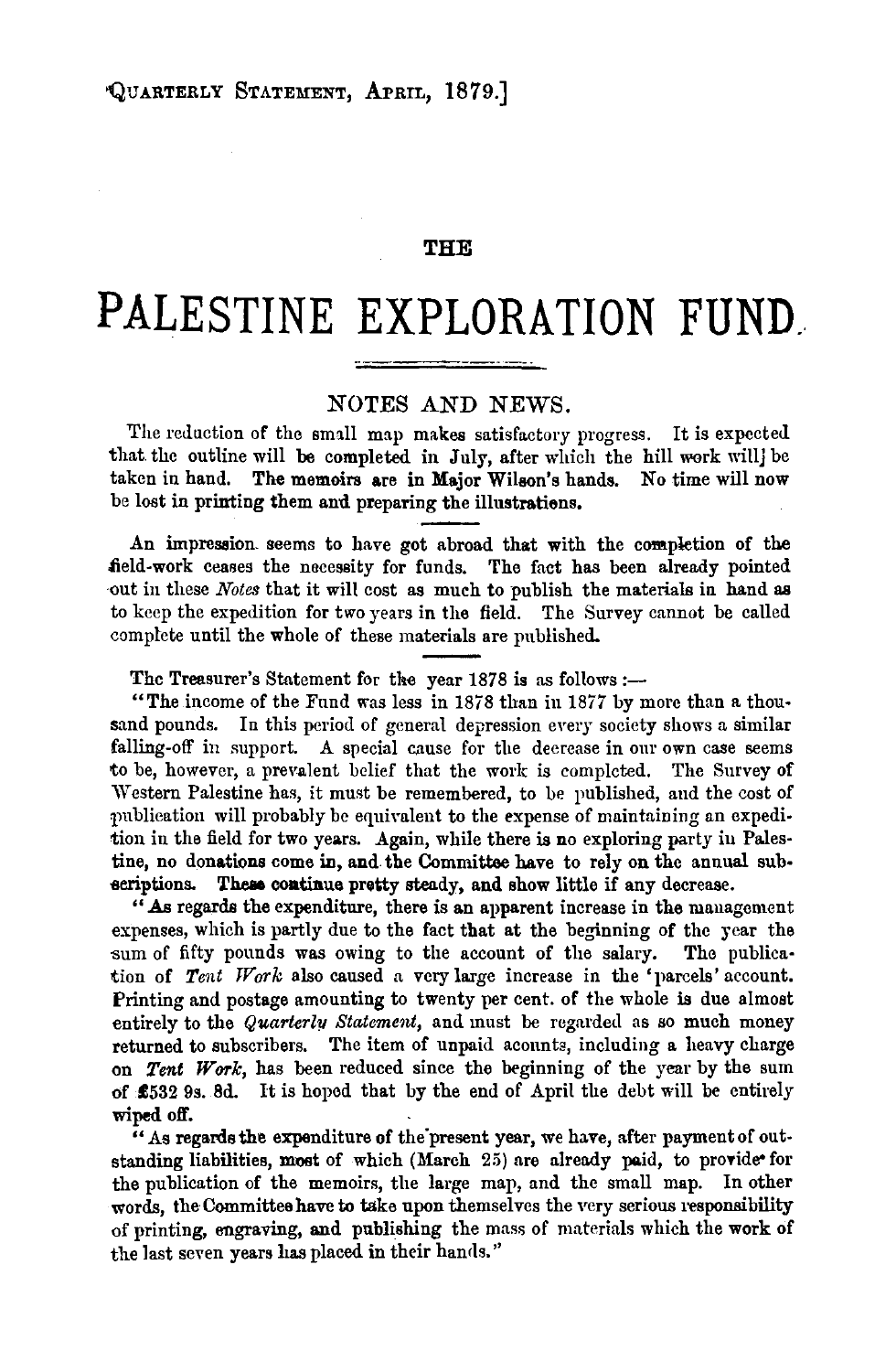The special appeal made for the proposed Galilee Expedition was not continued because it was found that the expedition could not be sent out at the time originally proposed. The Committee have placed the sums subscribed in answer to their first call, amounting to £186 5s. 0d., on deposit account. It will be used for no other purpose.

About one hundred and eighty copics still remain of the new edition of Tent *Work in Palestine.* It is not likely that another library edition will be issued. Subscribers, therefore, who wish to possess this record of work and observation, should send in their names at once.

Work in Syria has again occupied the attention of the Royal Institute of British Architects, whose Council have presented their gold medal to the Count de Yogiie for his researches in the Hauran.

The fourth number of the Transactions of the German Palestine Exploration Association has just been issued. It completes the first volume. The contents of this number are a continuation of the Pilgrimage of Duke Frederick 11. oi Liegnitz and Brieg to the Holy Land ; the description of the Temple by Philip de A versa; a paper on Capernaum by Professor Schaff, of New York, which we hope to translate for the next number; a note on the Birthplace of the Prophet Nahum, and a chapter on David's Tours, by Herr Schick.

*A* work of research and interest on the "Life and Times of Abraham " (Samuel Bagster and Sons) has been published by the Rev. H. G. Tomkins. The author has gathered together all the information recently acquired from the tablets of Babylonia and the hieroglyphs of Egypt, and published in the Transactions of the Society of Biblical Archreology, in the "Records of the Past," in our own *Quarterly Statements,* by M. Lenormant, Dr. Birch, Rev. Prof. Sayce, M. Chabas, and others. The aim of the writer has been to present faithfully the surroundings of Abraham, the people among whom he lived, their manners, customs, religion, and laws.

We may also call attention to a popular account of the Moabite Stone, called " Moab's Patriarchal Stone," which has been published by the Rev. James King, of Darlington, one of the authorised lecturers of the Society. The book, without pretending to tbe scholarship wbich distinguished Dr. Ginsburg's work on the same subject, gives· all the information on the stone that can be desired in a popular volume. The history of the original discovery, the destruction, and restoration of the fragments, is a well-known and often-told story, which is here related with great clearness and in sufficient detail. A short treatise will be found in the work on tbe origin and development of alphabets.

We have received a second paper from Mrs. Finn on the Fellahheen of Palestine, which is published in the present number of the *Quarterly Statement*. Although Mrs. Finn has for the present ceased to hold meetings for the Society, her interest in the work still continues. These chapters on the habits and customs of the people are destined to form part of a forthcoming work on the same subject.

A model of Herod's Temple, executed by Mr. J. M. Tenz, has been presented by him to the Society. The modeller has adopted the traditional view of the position of tbe Temple, and has attempted to present a restoration of all the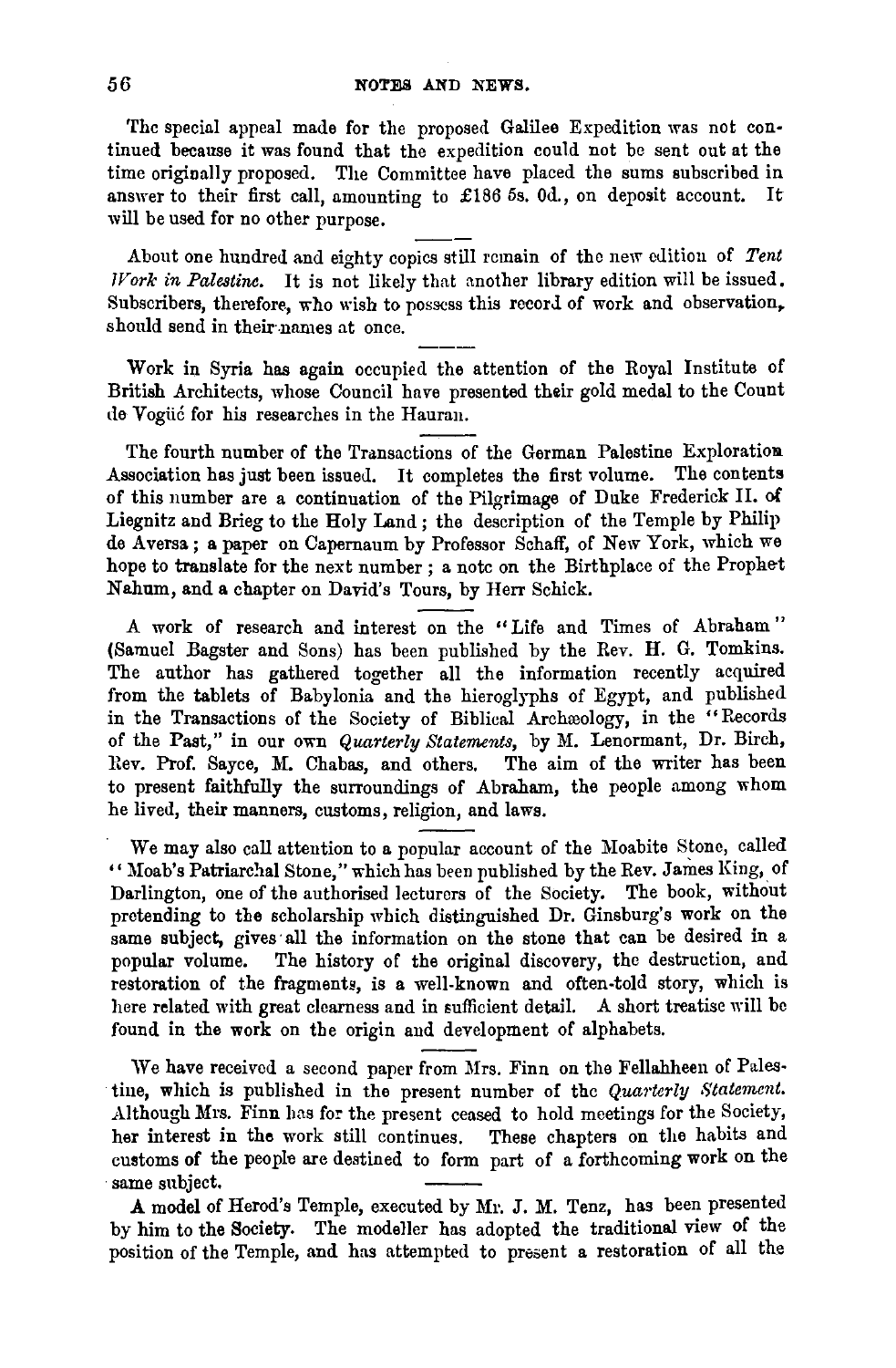chambers, vaults, gates, and corridors described by Josephus and Ezekiel. The model may be seen in the Society's room at the South Kensington Museum.

It is again suggested to subscribers that the safest and the most convenient manner of paying a subscription is by means of a bank. Many subscribers have adopted, this method recommended in the *Quarterly Statement* of January last. Among ether advantages, this method removes the danger of loss or miscarriage. and saves the Society's office the labour and expense of acknowledgment by official receipt and letter.

We repeat what we said in the *Notes* of the *Quarterly Statement* for January, 1879, that the payment of subscriptions *carly in the year* greatly strenghtens the hands of the Committee.

Subscribers who do not receive the *Quarterly Statement* regularly are asked to send a note to the Secretary. Great care is taken to forward the periodical to all who are entitled to receive it, but changes of address and other causes give rise to occasional omissions.

"The income of the Fund from all sources, from December 31st, 1878, to March 11th, 1879, was £783 4s. 3d. The expenditure was as follows :--Reduction of debt and liabilities on *Tent Work*, £783 6s. 2d; small amounts paid on exploration account, £19 15s. 2d. ; rent, lecture account, parcels, postage, salaries, and offices,  $£202$  11s. 3d.

It has been asked whether, since the Survey is finished, the *Quarterly State rent* will be discontinued. The Survey, as stated above, will be actually completed when it is entirely published, and not before. But its completion does not mean the completion of the work of the Society, as reference to the original prospectus will show. And there is, more than ever, need of a periodical devoted to the special line of research which is the *raison d'être* of this *Quarterly Statement*. It will therefore be eontinued as long as the Society exists and there is work of the kind which it represents to be done and reported.

Several cases have been at various times discovered of postage stamps being lost on their way to the office. The only way to avoid such loss, unless subscriptions are paid through the bank, is to send money by P.O.O. or by cheque, *in every case payable 1o the order of* TV *alter Besant, Esq., and crossed to Coutts*  and *Co., or the Union Bank, Charing Cross Branch.* 

The ninth thousand of "Our Work in Palestine" is now ready (price 3s. 6d.), and may be ordered of booksellers. This book carries the work down to the commencement of the Survey, but does not embrace M. Ganneau's discoveries nor the results of the Survey itself.

The following are at present Representatives and Lecturers of the Society, in addition to the local Hon. Secs. :-

Archdeaconry of Hereford: Rev. J. S. Stooke-Vaughan, Wellington Heath Vicarage, Ledbury.